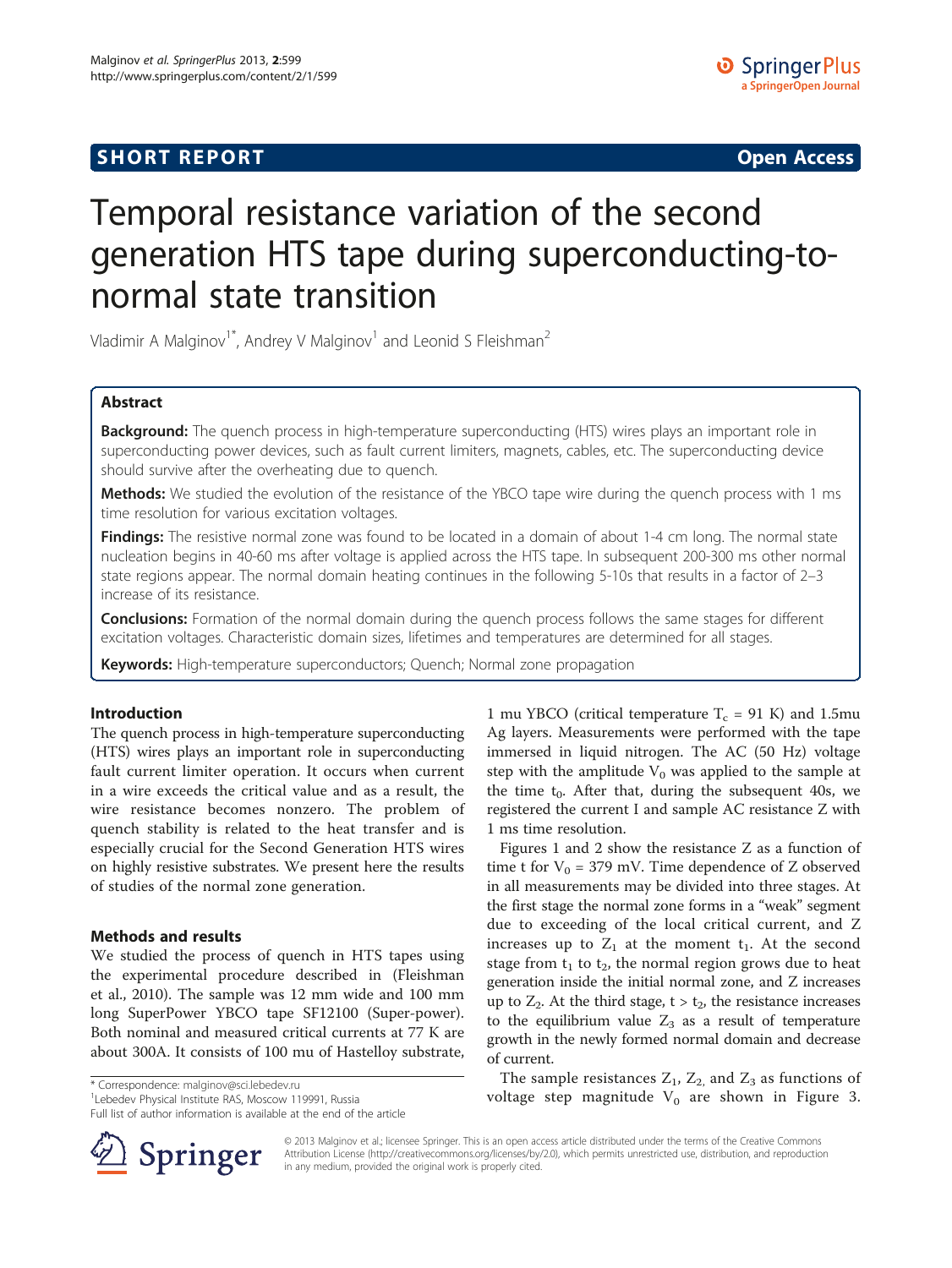<span id="page-1-0"></span>

These resistances grow monotonically with  $V_0$ . Up to  $V_0$  = 300 mV heating processes are weak and all the three stages merge. At V<sub>0</sub> = 1 V the initial stage resistance  $Z_1$  is about 30% of the final value  $Z_3$ .

Maximal temperature  $T_M(K)$  is expressed the following way (Mal'ginov et al., [2013\)](#page-3-0):

$$
T_M = 0.623 \times (V_0 - 300) + 90 \tag{1}
$$

The normal domain size can be estimated using the voltage dependence of the domain temperature and temperature dependence of the wire resistance.

Equation (1) is experimentally proven to be valid in the range  $0.5 \text{ V} < \text{V}$  0 < 0.8 V. In order to estimate the length of the normal zone we do assume that this

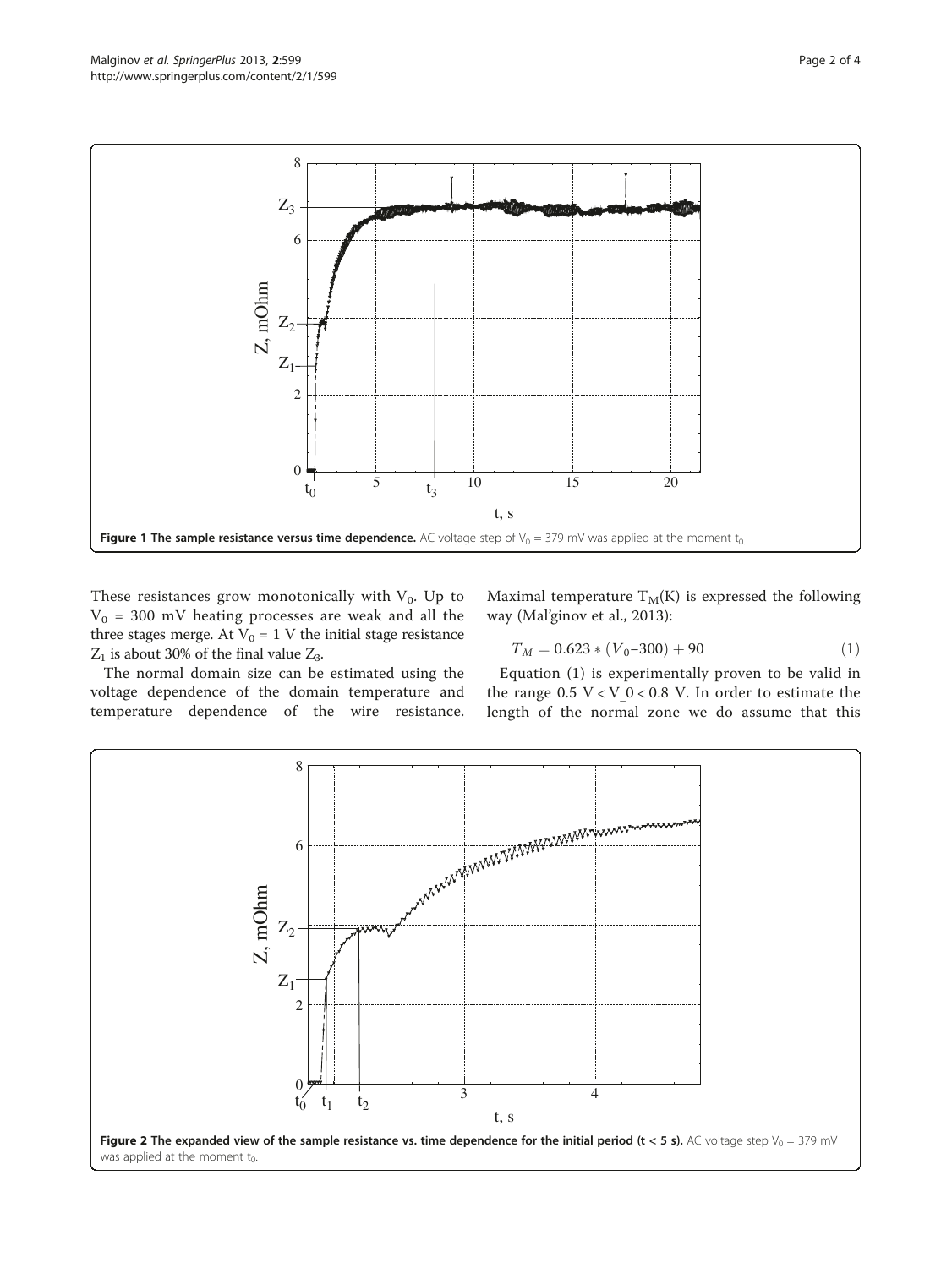<span id="page-2-0"></span>

formula is applicable also outside the specified range. The resistance Z (mOhm) of the zone where the YBCO layer is in the normal state  $(T(K) > T_c)$  is given by the following expression:

 $Z = L/(0.96 + 1.2/(0.29 + 0.0061 * (T - 77)))$  (2)

here L (mm) is the length of the zone where  $T > T_c$  for  $t > t_1$ ,  $V_0$  (mV) is the applied voltage magnitude.

Using (1) and (2) and assuming that  $Z_1$  is the domain resistance at liquid nitrogen temperature and  $Z_3$  is the resistance at the maximum temperature, one can obtain the domain size  $(L_1)$  and the size of zone with  $T_M$   $(L_3)$ as function of  $V_0$ :

$$
L_1 = Z_1 / 0.2 \tag{3}
$$